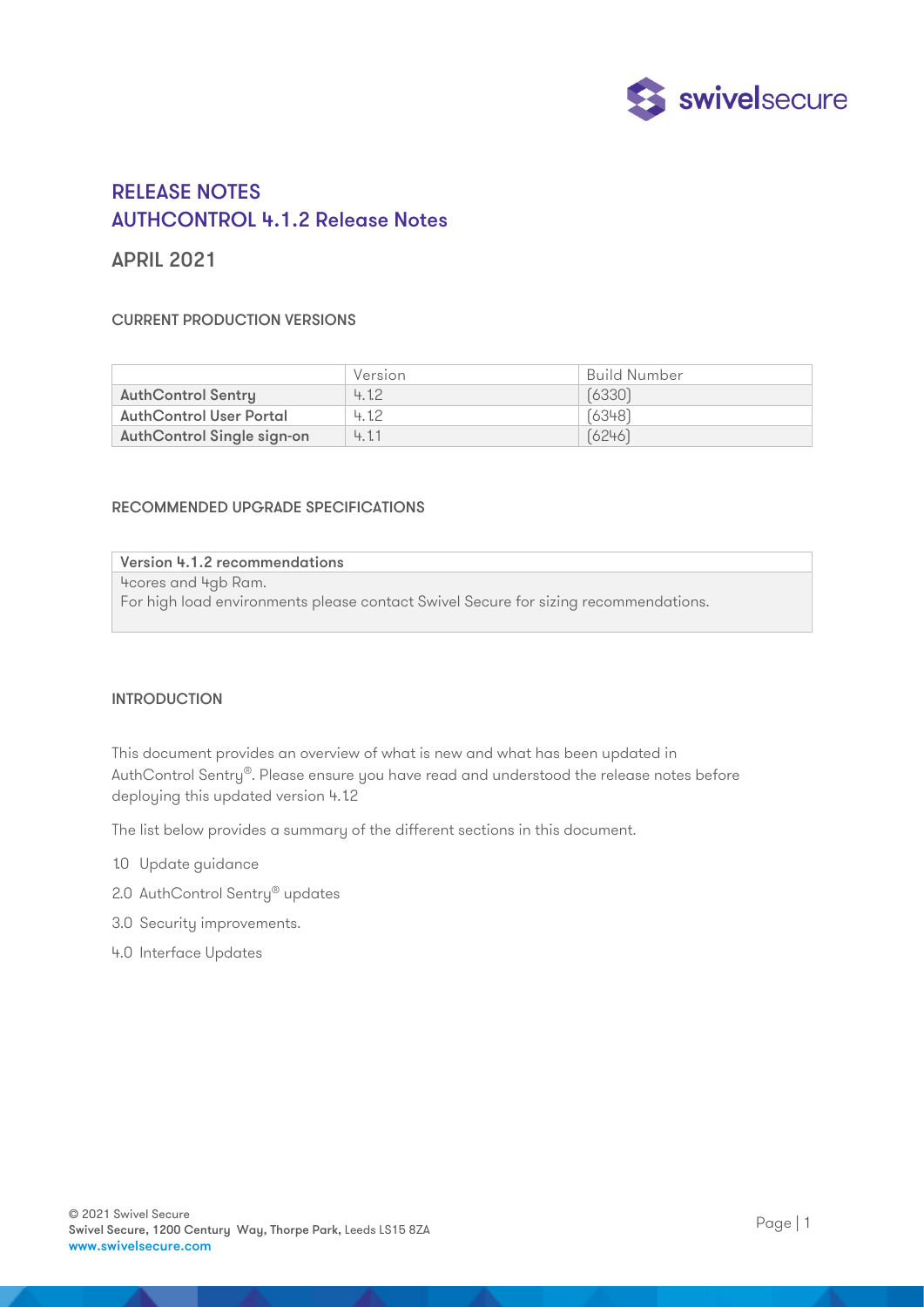

#### 1.0 UPDATE GUIDANCE

This section provides basic guidance on updating your AuthControl Sentry<sup>®</sup> appliance using our YUM update service. If you require additional assistance, please contact your Swivel Secure Partner, or if you have a maintenance agreement in place, contact the Swivel Secure Support team.

- Only direct upgrades from AuthControl Sentry® V4.x are supported. If you have a previous version of AuthControl Sentry®, please contact your Swivel Secure Partner or Swivel Secure Support team.
- Upgrades require a V4.x license.
- Internet Access is required
- Working external DNS is required.

#### 1.1 SPECIFICATION REQUIREMENTS

Before commencing the update, please ensure your Swivel Secure appliance or appliances meet the required specification below.

The required specifications for AuthControl Sentry® V4 virtual appliances.

- 2GB RAM (minimum), 4GB RAM recommended.
- 2 cores Minimum, 4 cores recommended.
- 80GB HDD (Thick Provisioned)
- VMware ESX/ESXi 4 or above
- 1 vNIC (minimum)
- Hardware only please ensure your hardware appliance has sufficient memory to perform the upgrade before starting.

For high load virtual environments more resources (Memory & CPU) can be added. Please contact supportdesk@swivelsecure.com for more information as additional settings may be required.

For virtual appliances - ensure you take a snapshot before you start

For hardware appliances - ensure you take a full backup through the CMI before you start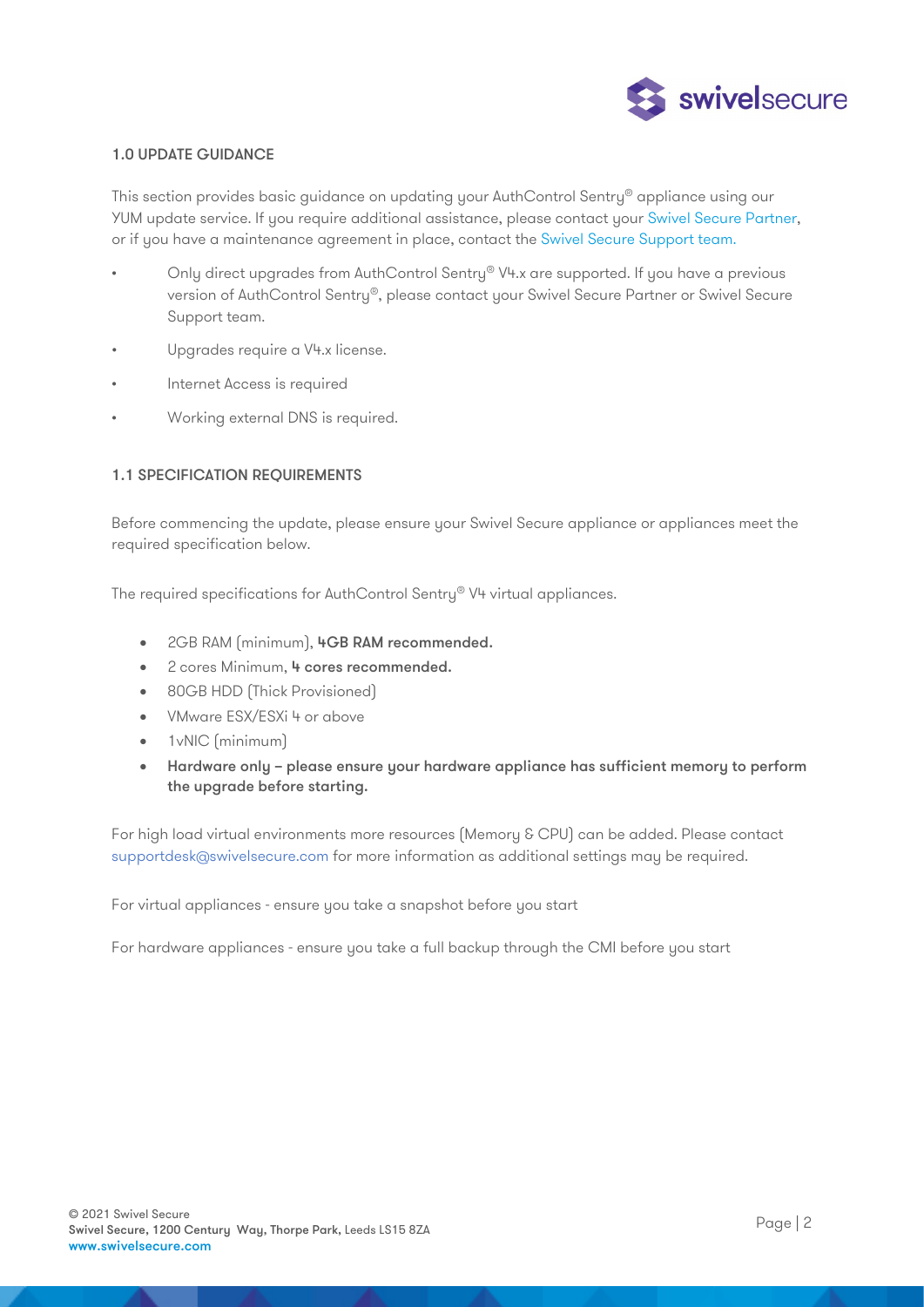

#### 1.1 PERFORMING THE UPDATE

To perform the update, please connect to the Console/CMI and navigate to Menu > Administration > Update Appliance.



The order in which you perform a system update is important. Please follow the order below:

- 1. CMI Please ensure you logout and then back in again after CMI Update.
- 2. System (Linux OS, services, drivers, etc). There may be a requirement to perform multiple system updates depending on your current version. Please re-run the system update until no further updates are required. After each system update, a reboot should be performed.
- 3. AuthControl Sentry®



If you have a high availability (HA) environment, update the standby appliance first. Once successful, update the primary appliance.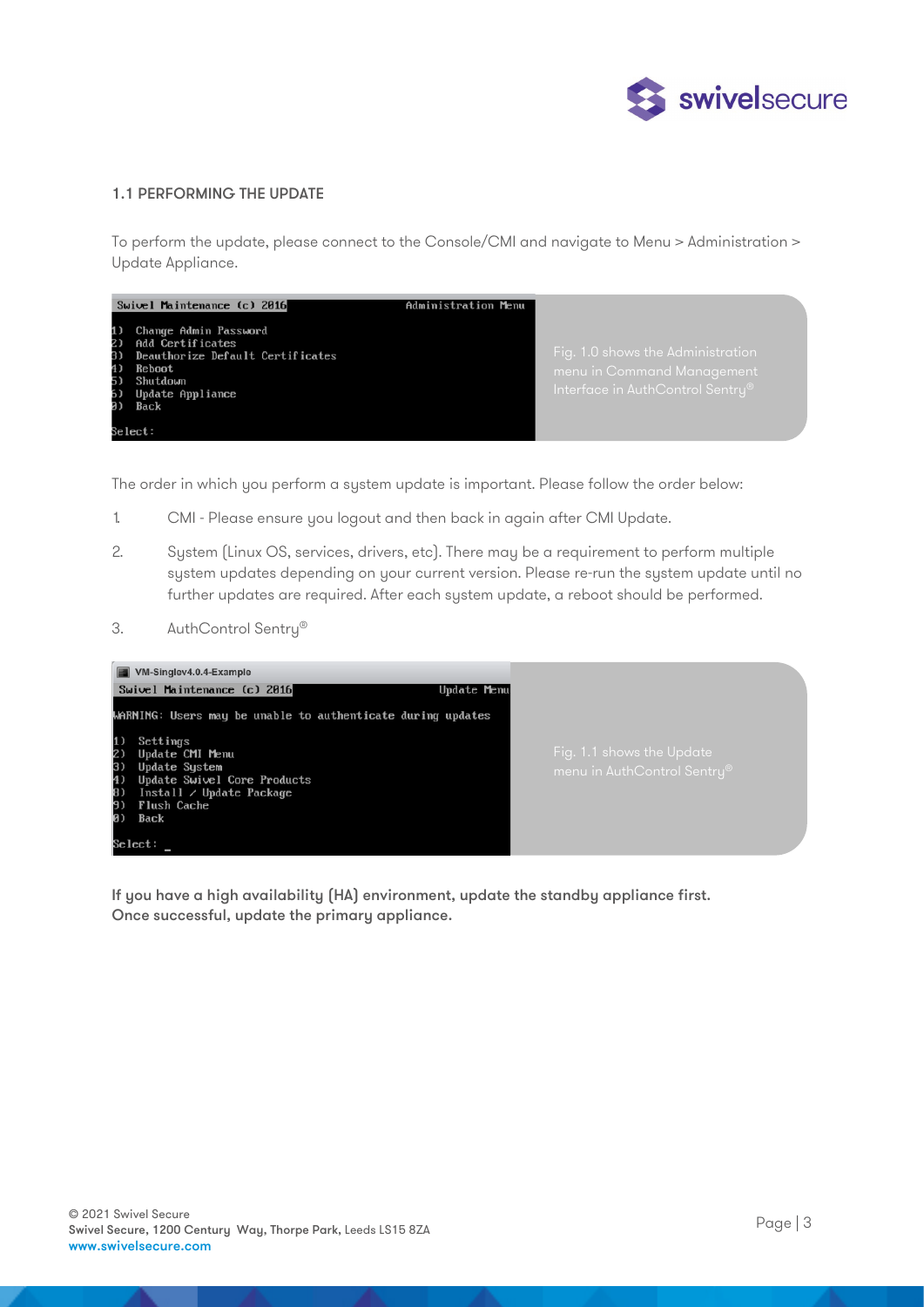

## 2.0 AUTHCONTROL SENTRY® (ACS 4.1.2)

This section lists all the changes to the AuthControl Sentry®.

- 2.1 MFA We have on our core MFA (Multi Factor Authentication), feasible to integrate with any SSO technology.
	- RADIUS NAS entries can now specify a range of IP addresses, using CIDR notation.
	- It is possible to specify how many re-uses of an OATH OTP are allowed. Our latest release 4.1.1, removed re-use altogether, but this causes problems where the OTP is specified correctly but authentication fails for other reasons.
	- An error is shown on the User Administration page when attempting to reprovision a user that has an OATH token allocated. It is not permitted to have both an OATH token and an OATHbased mobile app, but previously this error was logged silently and reprovision appeared to have failed.
	- A bug has been fixed whereby transports were not shown in the user administration in certain circumstances.
	- The API call to initiate user sync has now been fixed.
	- More improvements to session replication
	- Password checking for Simple LDAP repository has been fixed.
	- An option has been added to generate a random password for new users per repository. Previously, this could only be done by making passwords compulsory for all users. Now, specifying "?" as the initial password attribute will generate a random one.
	- The RADIUS server is no longer restarted when certain irrelevant configuration changes are made.
	- Sending security strings by email has been fixed.
	- Line breaks in the FoxBox transport have been fixed.
	- Timeout options have been added to more transports that previously would hang indefinitely.
	- Support has been added for Push feature in future mobile apps, and it has been made easier to update these for future support.
	- Support has been added for future versions of the mobile app that allow multiple accounts.

#### 2.2 User Portal

- Added Japanese translation.
- Improved support for internationalisation.
- Fixed security hole that allowed users access to user portal without authentication in some circumstances.